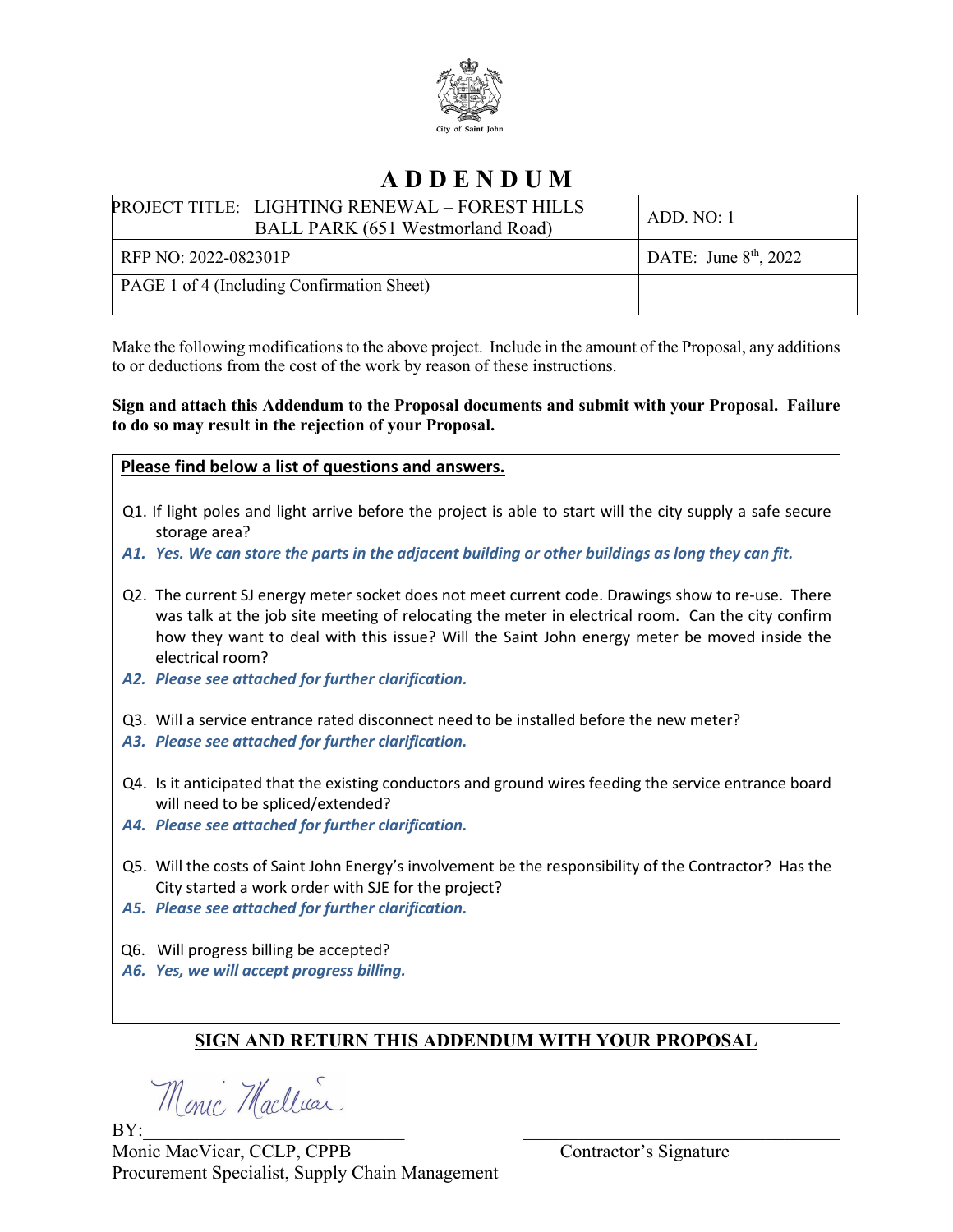

| PROJECT TITLE: LIGHTING RENEWAL - FOREST HILLS<br>BALL PARK (651 Westmorland Road)                                                                                                                                                                                                                                                                                                                                                                                                                            | ADD. NO: 1              |
|---------------------------------------------------------------------------------------------------------------------------------------------------------------------------------------------------------------------------------------------------------------------------------------------------------------------------------------------------------------------------------------------------------------------------------------------------------------------------------------------------------------|-------------------------|
| RFP NO: 2022-082301P                                                                                                                                                                                                                                                                                                                                                                                                                                                                                          | DATE: June $8th$ , 2022 |
| PAGE 2 of 4 (Including Confirmation Sheet)                                                                                                                                                                                                                                                                                                                                                                                                                                                                    |                         |
| Q7. Is a bid bond required?<br>A7. No. Bonding will not be necessary however, The City will issue a Formal Agreement as per the<br>attached to the successful proponent for the scope of services detailed in this request for<br>proposal.                                                                                                                                                                                                                                                                   |                         |
| Q8. What is to be done with the trees surrounding the poles that need to be removed?<br>A8. Please see attached for further clarification.                                                                                                                                                                                                                                                                                                                                                                    |                         |
| Q9. Does the city have any drawings / info on the current pole bases (depth)?<br>A9. No. Unfortunately, we do not.                                                                                                                                                                                                                                                                                                                                                                                            |                         |
| Q10. Is there a completion date? It is not specified in the RFP document.<br>A10. No. Work should be completed ASAP given the constrain on materials and ball season.                                                                                                                                                                                                                                                                                                                                         |                         |
| Q11. At the maintenance building, when changing the service entrance, can this building be "out of<br>power" for 2-3 days to allow for new work ? (Post baseball season) The work will be done post<br>baseball season.<br>A11. Please see attached for further clarification.                                                                                                                                                                                                                                |                         |
| Q12. What is the first date that the ball fields can go without lighting?<br>A12. The Fields require lighting for the duration of the season. The Ball season typically starts May<br>12ish, weather permitting, for practices during the day and open fully for the long weekend May<br>19 for the 2023 season. Anticipated end date of the season would be late October to early<br>November.                                                                                                               |                         |
| Q13. Will it be the contractor's responsibility to remove and replace sections of the existing fencing as<br>required to pour new light pole foundations?<br>A13. Please see attached for further clarification.                                                                                                                                                                                                                                                                                              |                         |
| Q14. Can you confirm that the Contractor will be permitted to drive equipment across the field as<br>necessary to remove/install the light poles?<br>A14. Yes, as long as the field is dry enough to support the equipment and care is taken to protect the<br>turf from outriggers, etc. If a tracked machine (excavator)is used, it would have to stay on the<br>warning track (12'strip of % minus around the perimeter of the field). Spoils from the<br>SIGN AND RETURN THIS ADDENDUM WITH YOUR PROPOSAL |                         |

Monic Maclican

 $BY:$ BY:\_\_\_\_\_\_\_\_\_\_\_\_\_\_\_\_\_\_\_\_\_\_\_\_\_\_\_\_ \_\_\_\_\_\_\_\_\_\_\_\_\_\_\_\_\_\_\_\_\_\_\_\_\_\_\_\_\_\_\_\_\_\_ Monic MacVicar, CCLP, CPPB Contractor's Signature Procurement Specialist, Supply Chain Management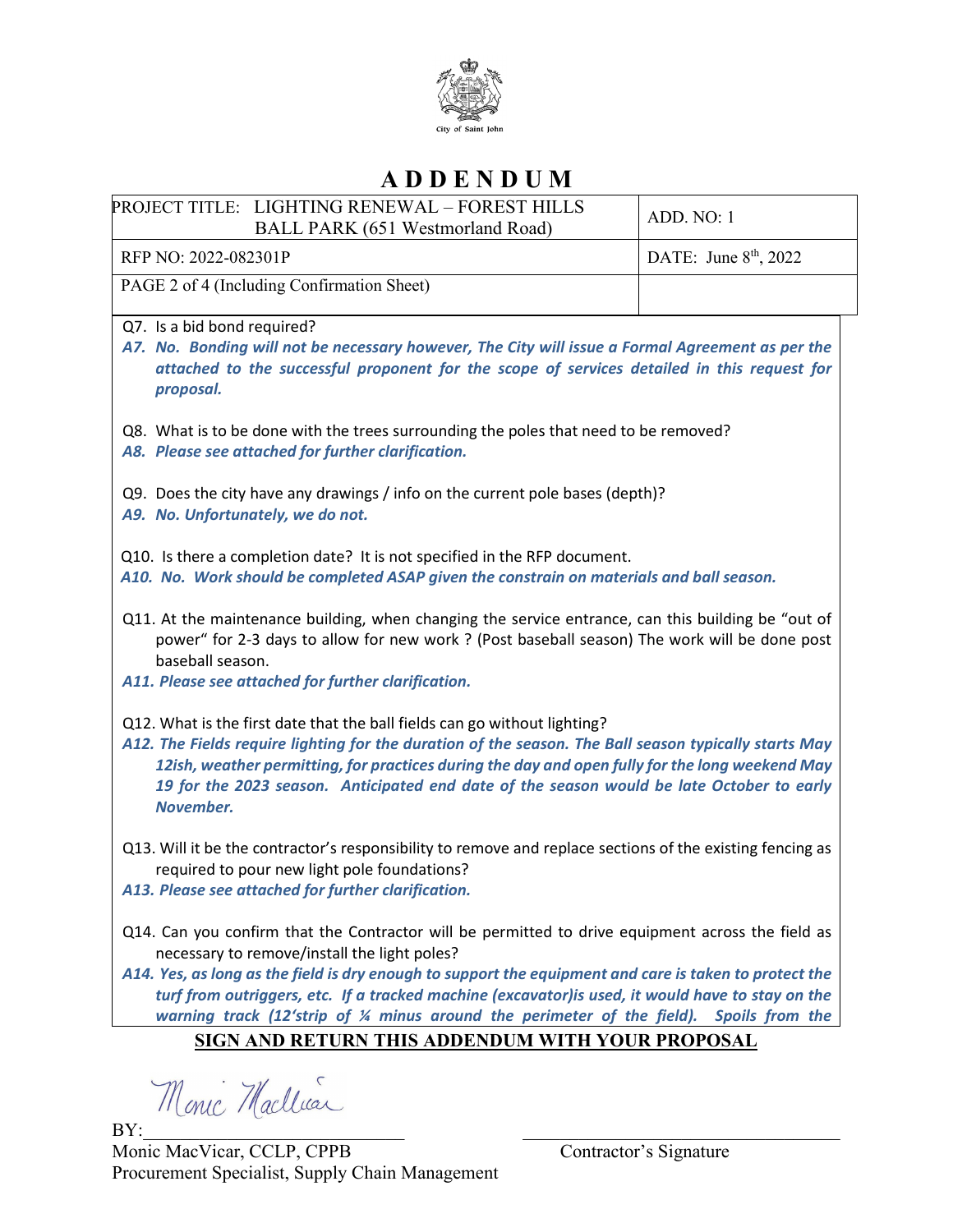

| PROJECT TITLE: LIGHTING RENEWAL - FOREST HILLS<br>BALL PARK (651 Westmorland Road)                                                                                                                                                                                                                                                                                                                                                                                                                            | ADD. NO: 1                        |  |
|---------------------------------------------------------------------------------------------------------------------------------------------------------------------------------------------------------------------------------------------------------------------------------------------------------------------------------------------------------------------------------------------------------------------------------------------------------------------------------------------------------------|-----------------------------------|--|
| RFP NO: 2022-082301P                                                                                                                                                                                                                                                                                                                                                                                                                                                                                          | DATE: June 8 <sup>th</sup> , 2022 |  |
| PAGE 3 of 4 (Including Confirmation Sheet)                                                                                                                                                                                                                                                                                                                                                                                                                                                                    |                                   |  |
| excavations should have something under them to protect the turf also. (plywood)                                                                                                                                                                                                                                                                                                                                                                                                                              |                                   |  |
| Q15. Is there a strict specification that must be followed when replacing grass on the playing fields?<br>A15. Yes, depending on the field, some of our fields are constructed with a sand base for drainage,<br>reinstatements should be done in the same manor that the field was constructed, also the type<br>of grass has to be the same as the particular field in question. Parks staff can advise of the type<br>at the time. This can be discussed for reinstatement outside of the playing surface. |                                   |  |
| Q16. There is a ditch behind the existing outfield light poles around the softball field - can this be filled<br>in? The slopes would likely cause an issue with the new light pole foundations.<br>A16. May be able to be filled partially. The "ditch" must stay lower than the playing surface and<br>maintain drainage integrity. I believe this "ditch" facilitates drainage from not only the field, but<br>also areas above the Field. Reinstatement must be grass.                                    |                                   |  |
| Q17. There is a marshy area behind the existing outfield light poles around the baseball field - is a<br>WAWA permit required? Portions of the area will need to be excavated/backfilled to install new<br>light pole foundations.<br>A17. I don't think a wawa permit would be required, however that would be a Department of<br>Environment question as they are the authority that would make that decision.                                                                                              |                                   |  |
| Q18. The connection point for the wiring on some manufacturer's light poles is 10 feet in the air - can<br>you confirm that splicing the wiring in the pole base to extend up to this point will be acceptable?<br>A18. Please see attached for further clarification.                                                                                                                                                                                                                                        |                                   |  |
|                                                                                                                                                                                                                                                                                                                                                                                                                                                                                                               |                                   |  |

#### **SIGN AND RETURN THIS ADDENDUM WITH YOUR PROPOSAL**

Monic Macluan

BY: BY:\_\_\_\_\_\_\_\_\_\_\_\_\_\_\_\_\_\_\_\_\_\_\_\_\_\_\_\_ \_\_\_\_\_\_\_\_\_\_\_\_\_\_\_\_\_\_\_\_\_\_\_\_\_\_\_\_\_\_\_\_\_\_ Monic MacVicar, CCLP, CPPB Contractor's Signature Procurement Specialist, Supply Chain Management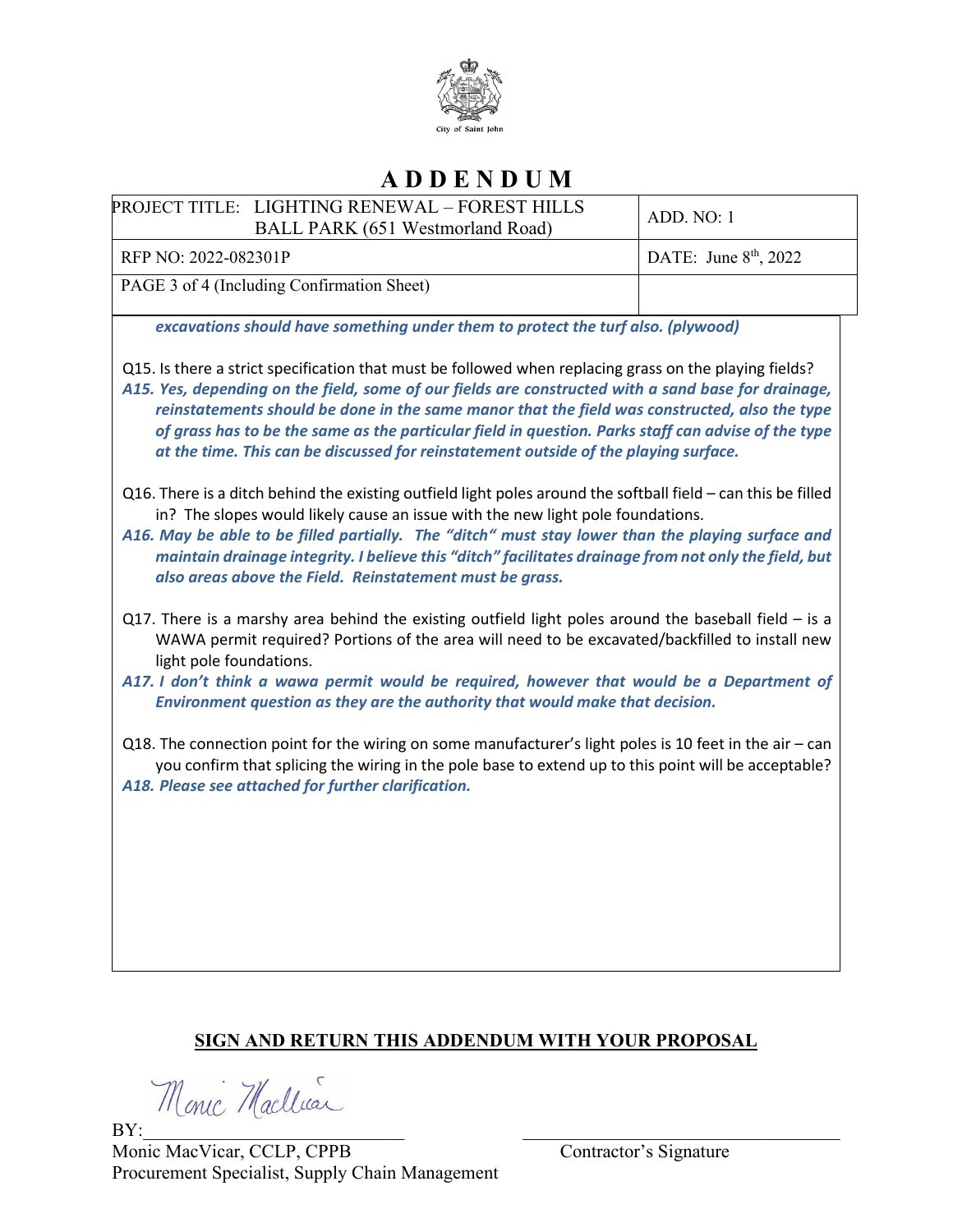

| <b>PROJECT TITLE: LIGHTING RENEWAL – FOREST HILLS</b><br>BALL PARK (651 Westmorland Road) | ADD. NO: 1              |
|-------------------------------------------------------------------------------------------|-------------------------|
| RFP NO: 2022-082301P                                                                      | DATE: June $8th$ , 2022 |
| PAGE 4 of 4 (Including Confirmation Sheet)                                                |                         |

## **CONFIRMATION - RECEIPT OF ADDENDUM**

**Upon receipt of this document, fax this page to (506) 658-4742 to confirm receipt of this addendum.**

| <b>CONSULTANT'S NAME:</b>  |      |  |
|----------------------------|------|--|
| <b>ADDRESS:</b>            |      |  |
| PHONE:                     | FAX: |  |
| RECEIVER NAME (PRINT)      |      |  |
| <b>RECEIVER SIGNATURE:</b> |      |  |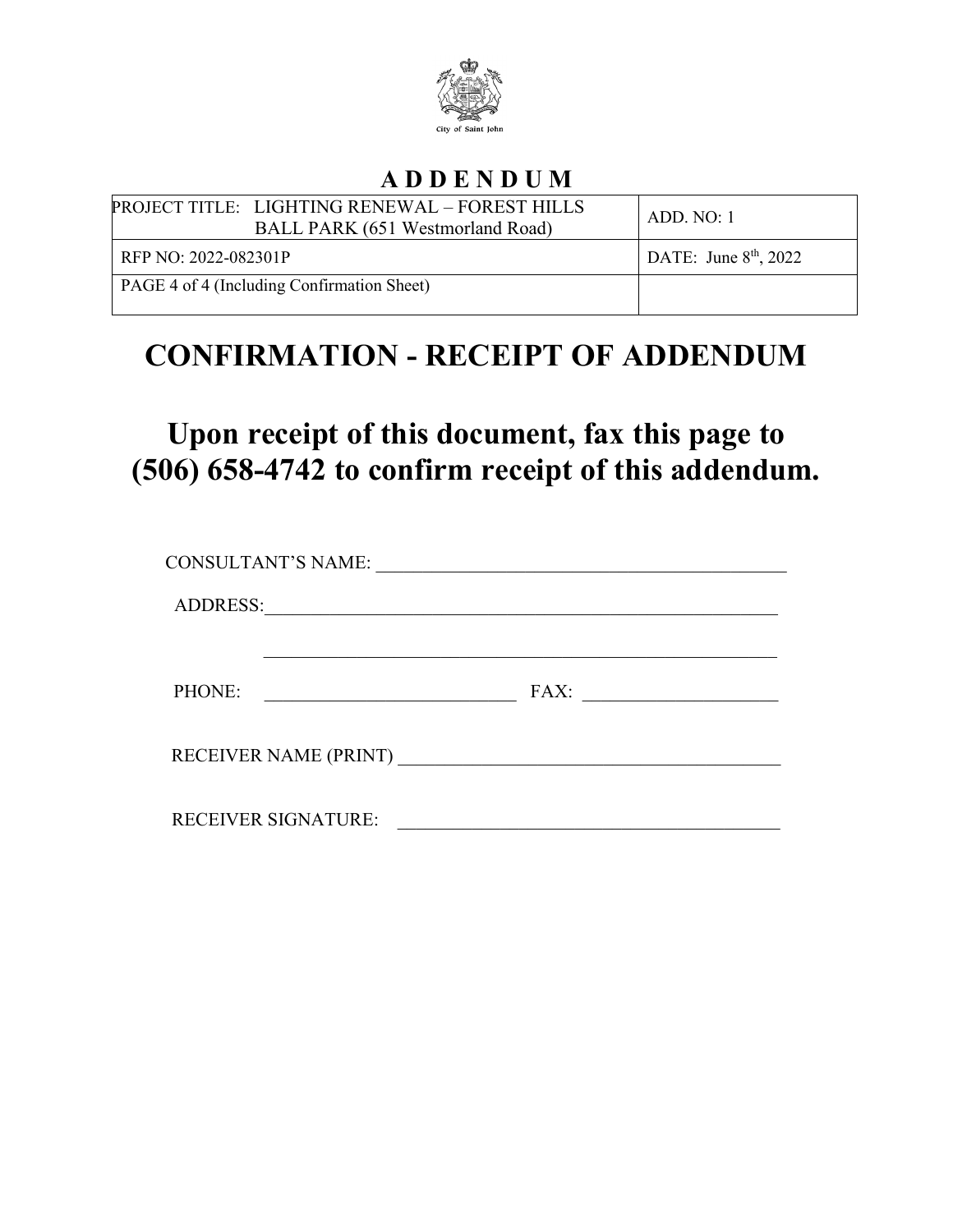

# **Addendum**<br>Maricor

|               | 120 Millennium Drive, Suite 201<br>Saint John, New Brunswick E2E 0C6<br>Phone (506) 847-8285  Fax (506) 848-2131<br>www.mcw.com | Date:            | June 9, 2022               |  |
|---------------|---------------------------------------------------------------------------------------------------------------------------------|------------------|----------------------------|--|
|               | Project Name: Forest Hills Ball Park Lighting Renewal                                                                           |                  | Project #: $12 - 22 - 003$ |  |
|               | Client: City of Saint John                                                                                                      | ADD #: E1        |                            |  |
|               | To: City of Saint John                                                                                                          | Page #: $1$ of 2 |                            |  |
|               | Attention: Samir Yammine                                                                                                        |                  | Sigourney Stott<br>From:   |  |
|               | Email Address: samir.yammine@saintjohn.ca                                                                                       |                  |                            |  |
| Distribution: | <b>Timothy Dulenty</b>                                                                                                          |                  | TDulenty@mcw.com           |  |
|               | Ryan Rix                                                                                                                        |                  | RRix@mcw.com               |  |
|               | <b>Robert Cormier</b>                                                                                                           |                  | RCormier@mcw.com           |  |

In accordance with the drawings and specifications, provide in the tender all costs required to complete the work including items as listed below.

| <b>Title:</b>   MCW Electrical Addendum #E1               |
|-----------------------------------------------------------|
| <b>Reason for Change:</b>   Response to bidder questions. |

#### **Electrical:**

| <b>References</b> | <b>Revisions</b>                                                                                                                                                                                                                                                                                                                                                                                                                                                                                                                     |
|-------------------|--------------------------------------------------------------------------------------------------------------------------------------------------------------------------------------------------------------------------------------------------------------------------------------------------------------------------------------------------------------------------------------------------------------------------------------------------------------------------------------------------------------------------------------|
| Drawing E-1 & E-2 | Contractor shall coordinate with Saint John Energy to replace the existing<br>meter with a new meter. New meter to be located in the electrical room beside<br>the new main distribution board. Coordinate required CTs and wiring with Saint<br>John Energy. Contractor shall carry the cost of utility work and coordination.                                                                                                                                                                                                      |
|                   | This note responds to bidder question:<br>Q2: The current SJ energy meter socket does not meet current code. Drawings<br>show to re-use. There was talk at the job site meeting of relocating the meter in<br>electrical room. Can the city confirm how they want to deal with this issue? Will<br>the Saint John energy meter be moved inside the electrical room?<br>Q5: Will the costs of Saint John Energy's involvement be the responsibility of<br>the Contractor? Has the City started a work order with SJE for the project? |
| Drawing E-1 & E-2 | No service entrance rated disconnect is required as the new main board<br>contains a main breaker prior to the utility metering.<br>This note responds to bidder question:                                                                                                                                                                                                                                                                                                                                                           |
|                   | <b>Q3:</b> Will a service entrance rated disconnect need to be installed before the<br>new meter?                                                                                                                                                                                                                                                                                                                                                                                                                                    |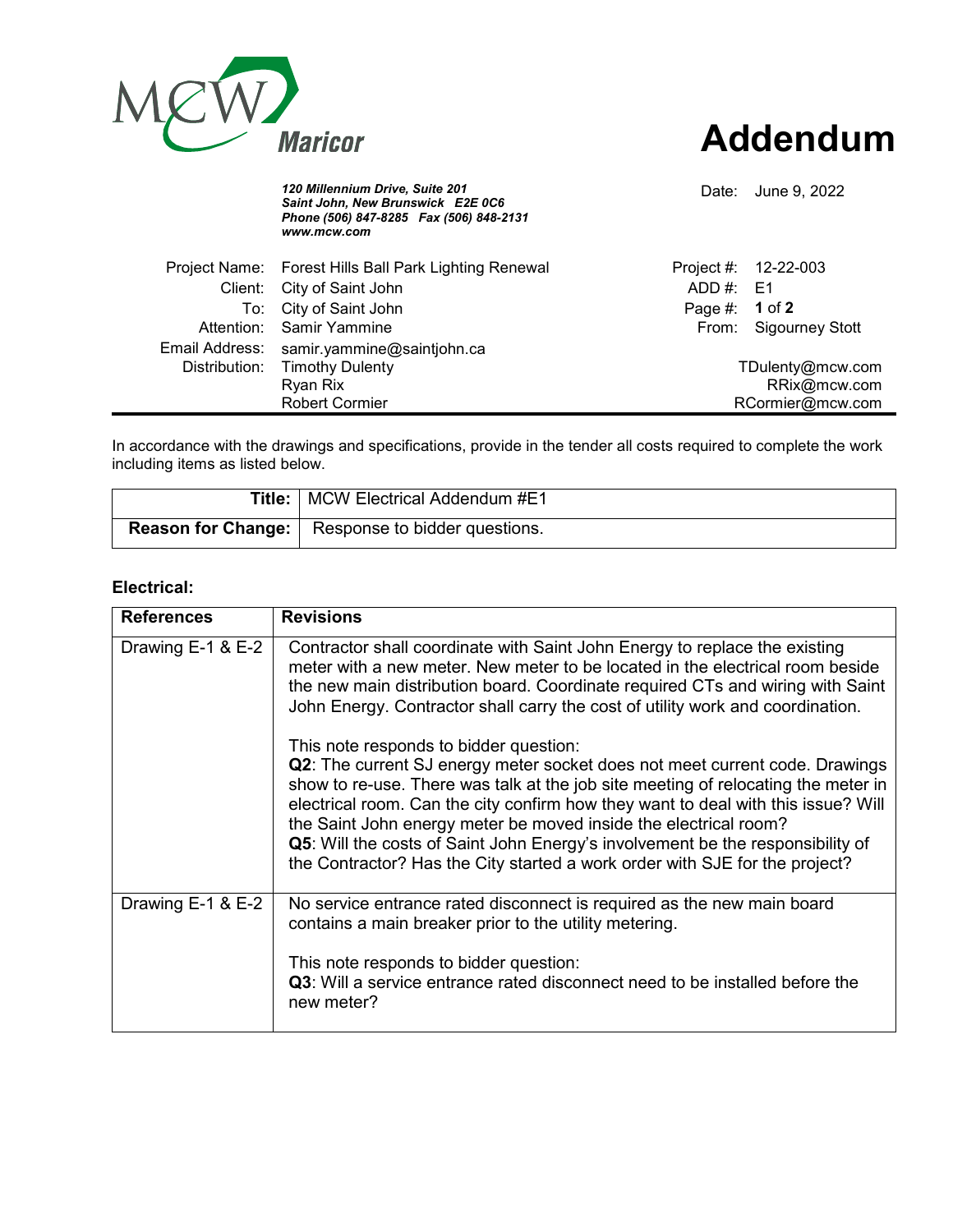

| Drawing E-1 & E-2 | No splicing within the main board. Ensure existing feeds will connect to<br>breaker lugs and ground connection in the distribution board.<br>This note responds to bidder question:<br>Q4: Is it anticipated that the existing conductors and ground wires feeding the<br>service entrance board will need to be spliced/extended?                                                                                                 |
|-------------------|------------------------------------------------------------------------------------------------------------------------------------------------------------------------------------------------------------------------------------------------------------------------------------------------------------------------------------------------------------------------------------------------------------------------------------|
| Drawing E-1 & E-2 | Contractor to remove existing landscape as required to complete work. Where<br>trees are required to be removed to perform work, new sod shall be added.<br>This note responds to bidder question:<br>Q8: What is to be done with the trees surrounding the poles that need to be<br>removed?                                                                                                                                      |
| Drawing E-1 & E-2 | Contractor to coordinate electrical entrance shutdown with City. Provide<br>minimum 1 week notice and ensure shutdown does not conflict with City<br>events.<br>This note responds to bidder question:<br>Q11: At the maintenance building, when changing the service entrance, can<br>this building be "out of power" for 2-3 days to allow for new work? (Post<br>baseball season) The work will be done post baseball season.   |
| Drawing E-1 & E-2 | Any modifications to existing fencing or modifications to existing premises as a<br>result of this work is the responsibility of the contractor. Contractor shall re-<br>instate existing conditions after completing work.<br>This note responds to bidder question:<br>Q13: Will it be the contractor's responsibility to remove and replace sections of<br>the existing fencing as required to pour new light pole foundations? |
| Drawing E-1 & E-2 | Splicing is acceptable at the lighting poles as required.<br>This note responds to bidder question:<br>Q18: The connection point for the wiring on some manufacturer's light poles is<br>10 feet in the air - can you confirm that splicing the wiring in the pole base to<br>extend up to this point will be acceptable?                                                                                                          |
| Drawing E-1 & E-2 | General clarification: Bonding as it related to electrical work is required for all<br>new wiring in accordance with CEC section 10.                                                                                                                                                                                                                                                                                               |

**End of Addendum #E1**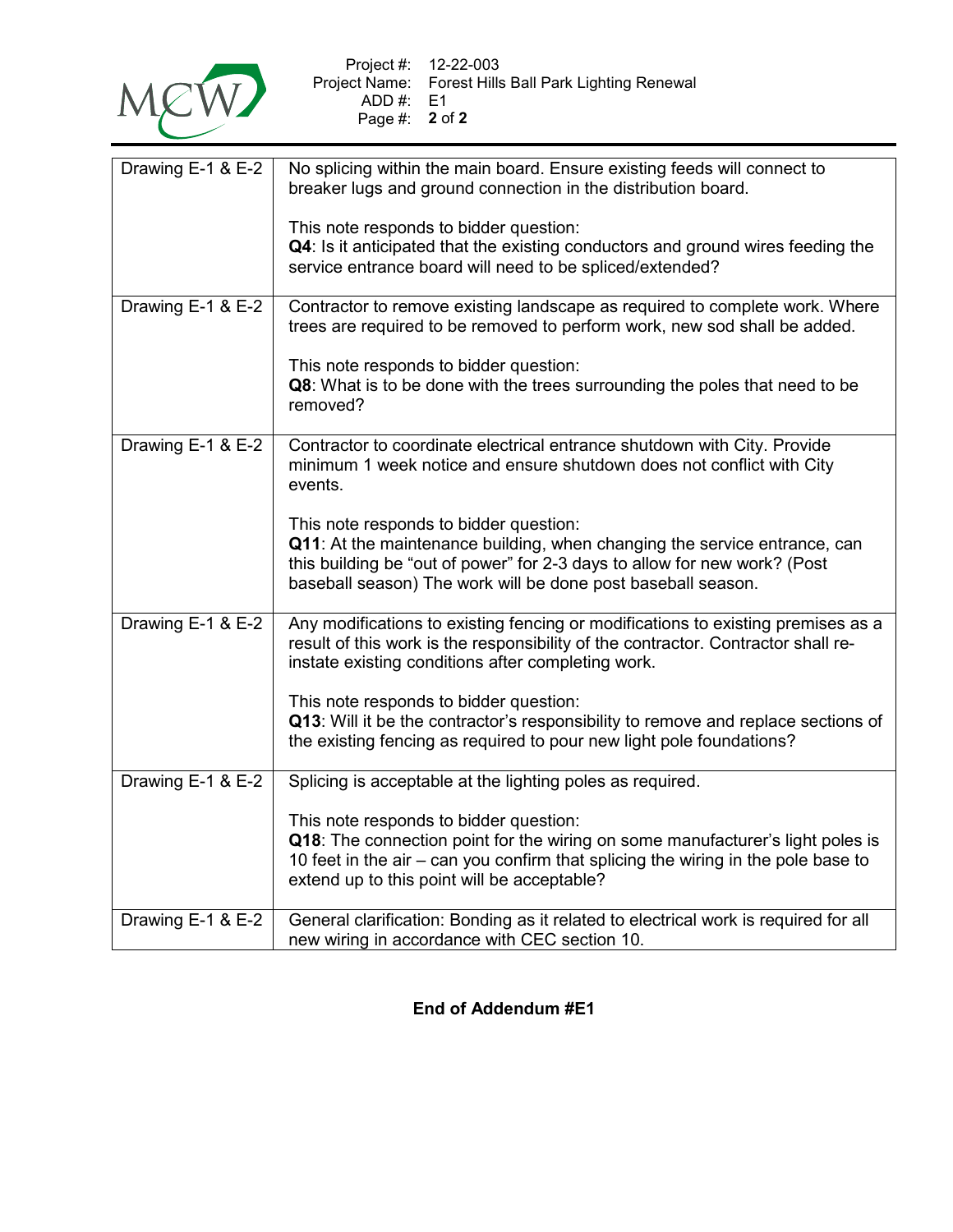#### **AGREEMENT**

This Agreement made in duplicate copies this XX day of XX, 2022.

BETWEEN: **THE CITY OF SAINT JOHN**, having its City Hall at 15 Market Square, Saint John, New Brunswick, a body corporate by Royal Charter, confirmed and amended by Acts of the Legislative Assembly of the Province of New Brunswick, hereinafter called the "City"

OF THE FIRST PART

and

**XXX,** a company, having offices located at XXX, in the City of XX and the Province of XX, hereinafter referred to as the "Supplier"

OF THE SECOND PART

WHEREAS the City issued Request for Proposal **2022-XXXXXXP** for **XXX** (the "Request for Proposal"); and

AND WHEREAS the Supplier submitted a technical proposal and a financial proposal, both dated **XX, 2022** in response to the Request for Proposal (collectively, the "Proposal"); and

AND WHEREAS the Request for Proposal and the Proposal are attached hereto as Schedules "A" and "B" respectively and form part hereof;

AND WHEREAS the Financial Proposal forms part of the Proposal, is attached hereto as Schedule "C"; and

AND WHEREAS the Common Council at its meeting held on XX, 2022 resolved that:

*"That as recommended by the City Manager …"*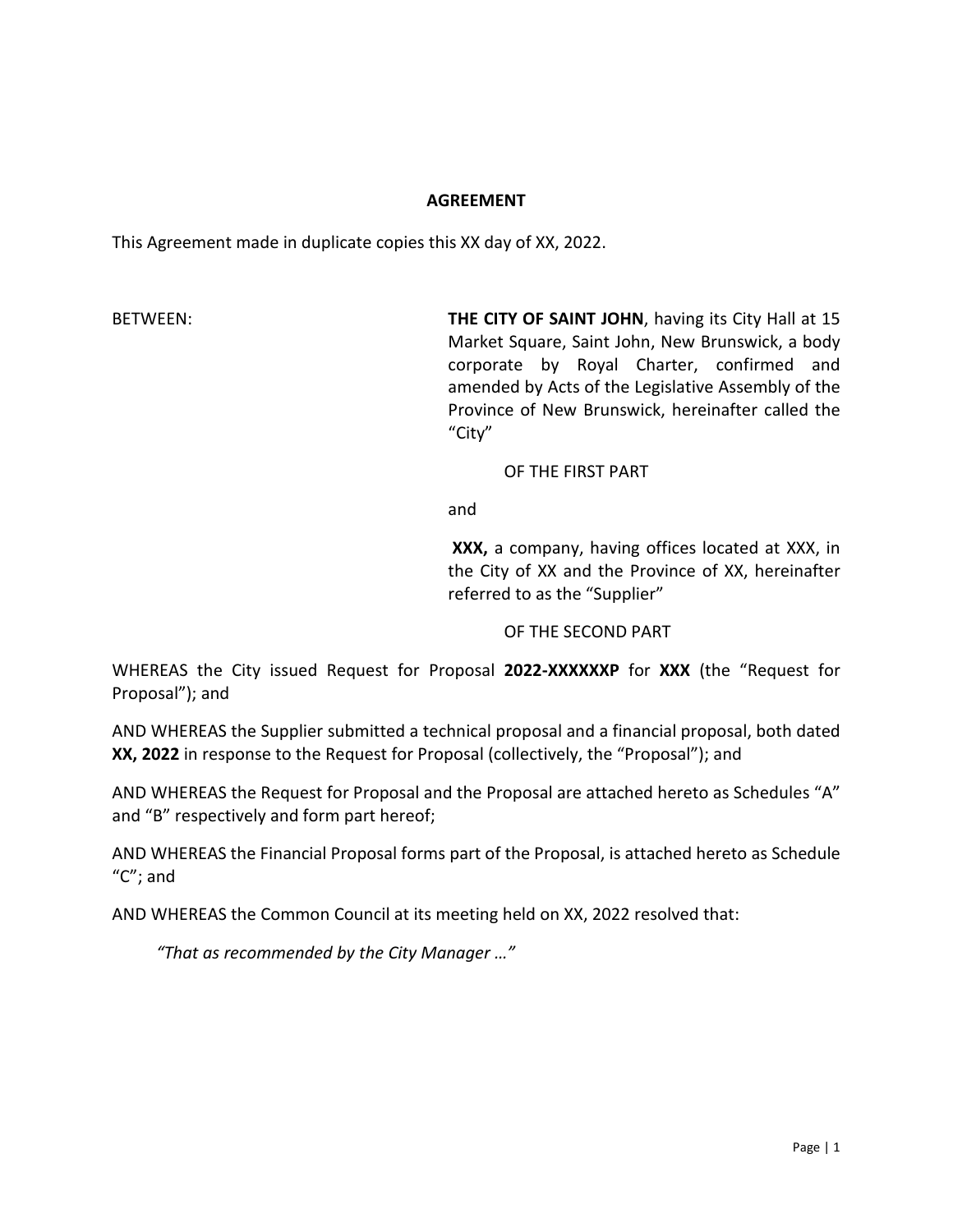NOW THEREFORE THIS AGREEMENT WITNESSETH, that in consideration of the mutual covenants and agreements herein and subject to the terms and conditions set out in the Request for Proposal and the Proposal, the parties for themselves, their successors and permitted assigns respectively, mutually agree as follows:

- 1. The Supplier shall supply the goods and/or services and carry out the terms and conditions set out in the Request for Proposal and the Proposal.
- 2. The City shall pay the Supplier, in return for the goods and/or services, fees as outlined in the financial proposal part of the Proposal, plus HST.

#### **Term**

3. The term of this Agreement is XX.

#### **Termination**

- 4. The City may immediately terminate this Agreement upon giving notice to the Supplier where:
	- a. The Supplier makes an assignment for the benefit of its creditors, is declared bankrupt or commits an act of bankruptcy, becomes insolvent, makes a proposal or otherwise takes advantage of provisions for relief under the *Bankruptcy and Insolvency Act* (Canada)or similar legislation in any jurisdiction, or any other type of insolvency proceedings being commenced by or against the Supplier under the *Bankruptcy and Insolvency Act* (Canada) or similar legislation;
	- b. The Supplier breaches any of the terms or conditions of the within Agreement;
	- c. In the City's reasonable opinion, the Supplier, prior to or after executing this Agreement, makes a material misrepresentation or omission or provides materially inaccurate information to the City;
	- d. The Supplier undergoes a change of control which, in the reasonable opinion of the City, adversely affects the Supplier's ability to satisfy some or all of its obligation under the within Agreement;
	- e. The Supplier subcontracts for the provision of part or all of the services without first obtaining the written approval of the City.

The above rights of termination are in addition to all other rights of termination available at law, or events of termination by operation of law.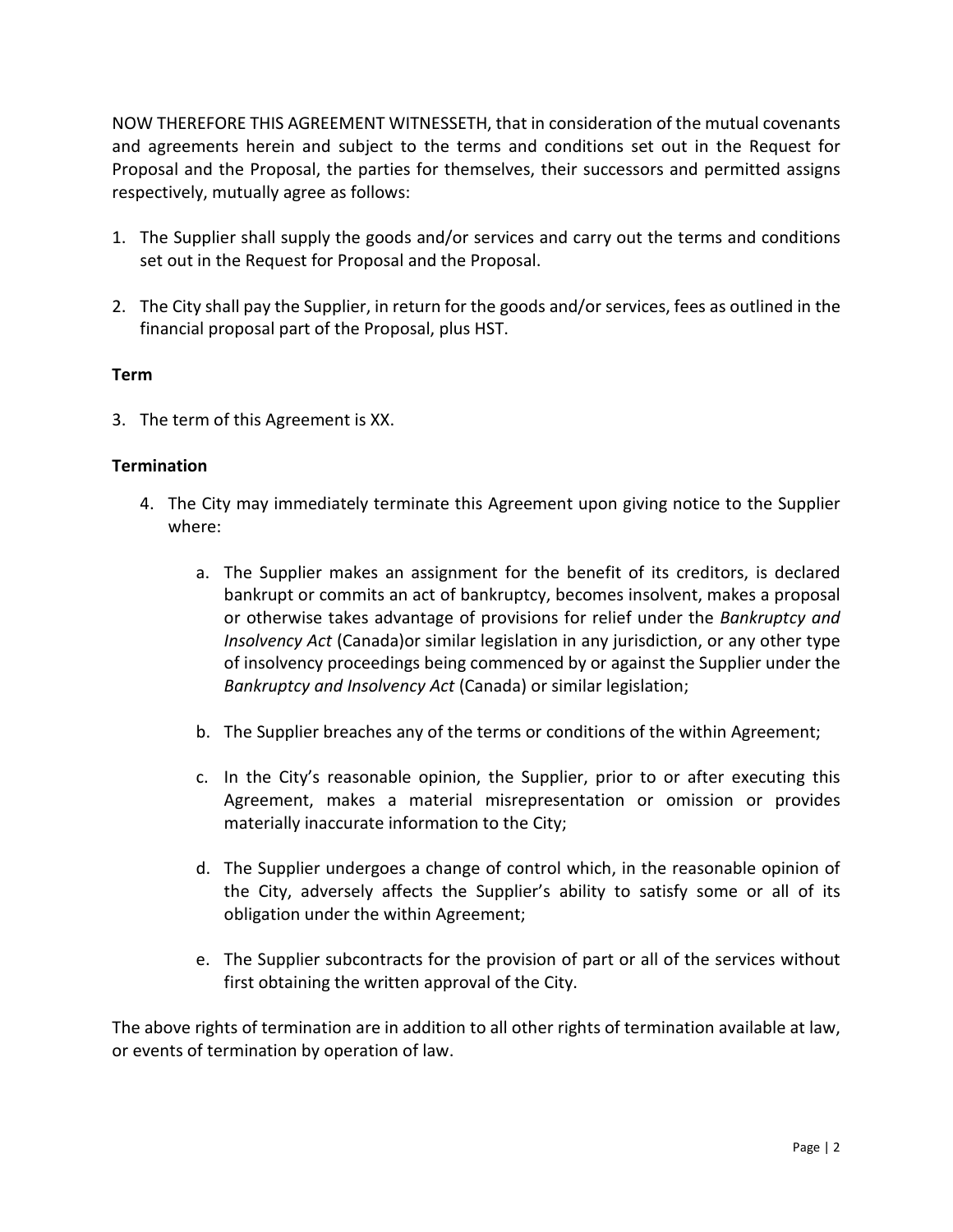#### **Performance**

5. Both parties agree to do everything necessary to ensure that the terms of this Agreement take effect.

#### **Non-Performance**

6. The failure on the part of either party to exercise or enforce any right conferred upon it under this Agreement shall not be deemed to be a waiver of any such right or operate to bar the exercise or enforcement thereof at any time or times thereafter.

#### **Indemnification**

7. The Supplier hereby agrees to indemnify and hold harmless the Indemnified Parties from and against any and all liability, loss, costs, damages and expenses (including legal, expert and consultant fees), causes of action, actions, claims, demands, lawsuits or other proceedings, (collectively "Claims"), by whomever made, sustained, brought or prosecuted, for third party bodily injury (including death), personal injury and damage to real or tangible personal property, in any way based upon, occasioned by or attributable to anything done or omitted to be done by the Supplier, its subcontractors or their respective directors, officers, agents, employees or independent contractors in the course of performance of the Supplier's obligations under, or otherwise in connection with, this Agreement. The obligations contained in this paragraph shall survive the termination or expiry of this Agreement.

#### **Remedies**

- 8. Upon default by either party under any terms of this Agreement, and at any time after the default, either party shall have all rights and remedies provided by law and by this Agreement.
- 9. No delay or omission by either party in exercising any right or remedy shall operate as a waiver of them or of any other right or remedy, and no single or partial exercise of a right or remedy shall preclude any other or further exercise of them or the exercise of any other right or remedy. Furthermore, either party may remedy any default by the other party in any reasonable manner without waiving the default remedied and without waiving any other prior or subsequent default by the defaulting party. All rights and remedies of each party granted or recognized in this Agreement are cumulative and may be exercised at any time and from time to time independently or in combination.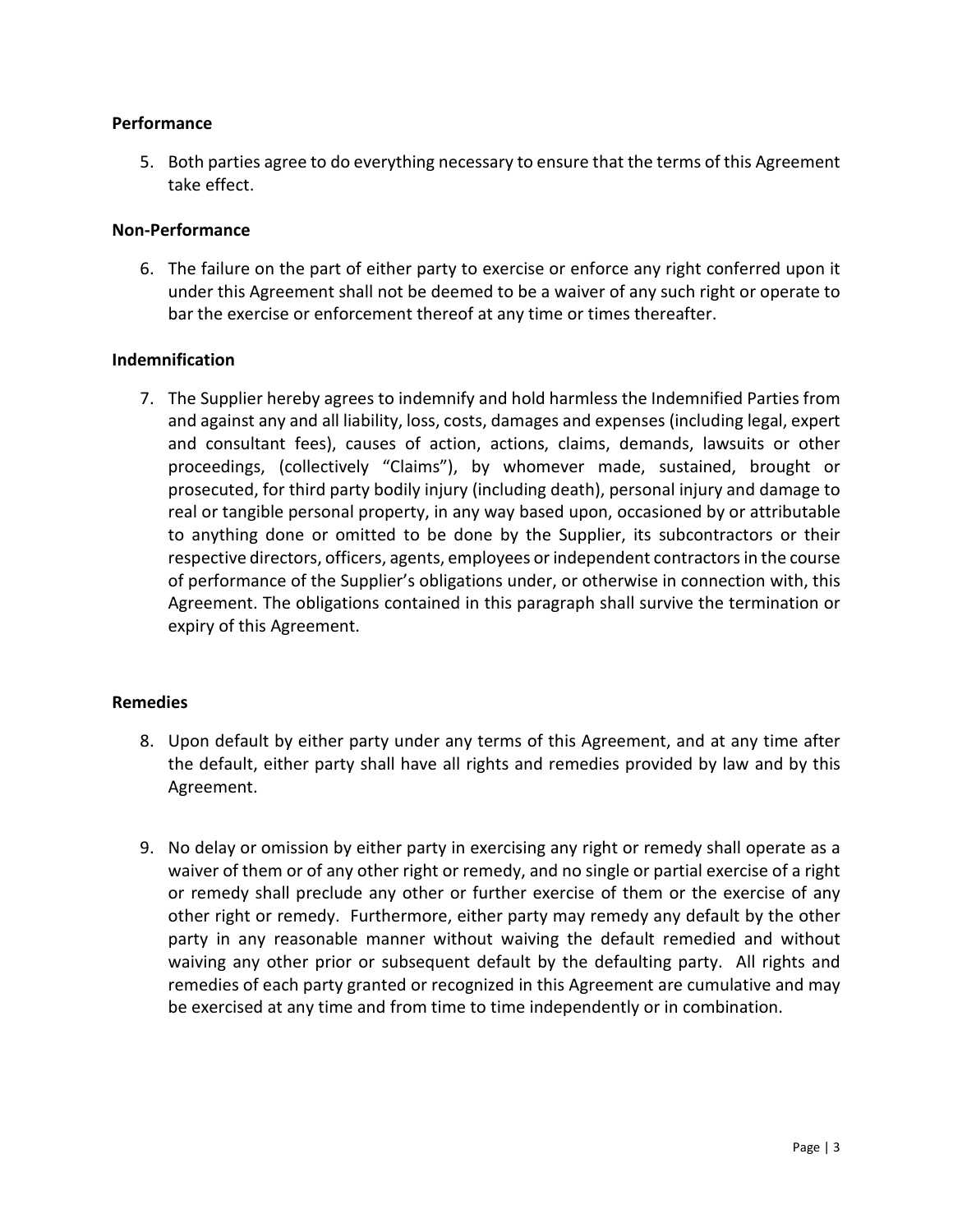#### **Mediation**

10. All disputes arising out or in connection with this Agreement, or in respect of any legal relationship associated with or derived from this Agreement, shall be mediated pursuant to the National Mediation Rules of the ADR Institute of Canada, Inc. Despite this Agreement to mediate, a party may apply to a court of competent jurisdiction or other competent authority for interim measures of protection at any time. The place of mediation shall be the City of Saint John and Province of New Brunswick.

#### **Force Majeure**

11. It is agreed between the parties that neither party shall be held responsible for damages caused by delay or failure to perform his undertakings under the terms of the Agreement when the delay or failure is due to fires, strikes, floods, acts of God, lawful acts of public authorities, or delays or defaults caused by common carriers, which cannot be reasonably foreseen or provided against.

#### **No Assignment**

12. This Agreement is not assignable. Any attempt to assign any of the rights, duties or obligations of this Agreement is void.

#### **Time**

13. This Agreement shall not be enforced, or bind any of the parties, until executed by all the parties named in it.

#### **Notices**

14. Any notice under this Agreement shall be sufficiently given by personal delivery or by registered letter, postage prepaid, mailed in a Canadian post office and prepaid courier, addressed, in the case of notice to the City of Saint John, to the Common Clerk, 15 Market Square, P. O. Box 1971, Saint John, New Brunswick, E2L 4L1 and in the case of notice to the Supplier to [Address], or to any other address as may be designated in writing by the parties, and the date of receipt of any notice by mailing shall be deemed conclusively to be 5 days after the mailing.

#### **Amendments**

15. No change or modification of this Agreement shall be valid unless it is in writing and signed by each party.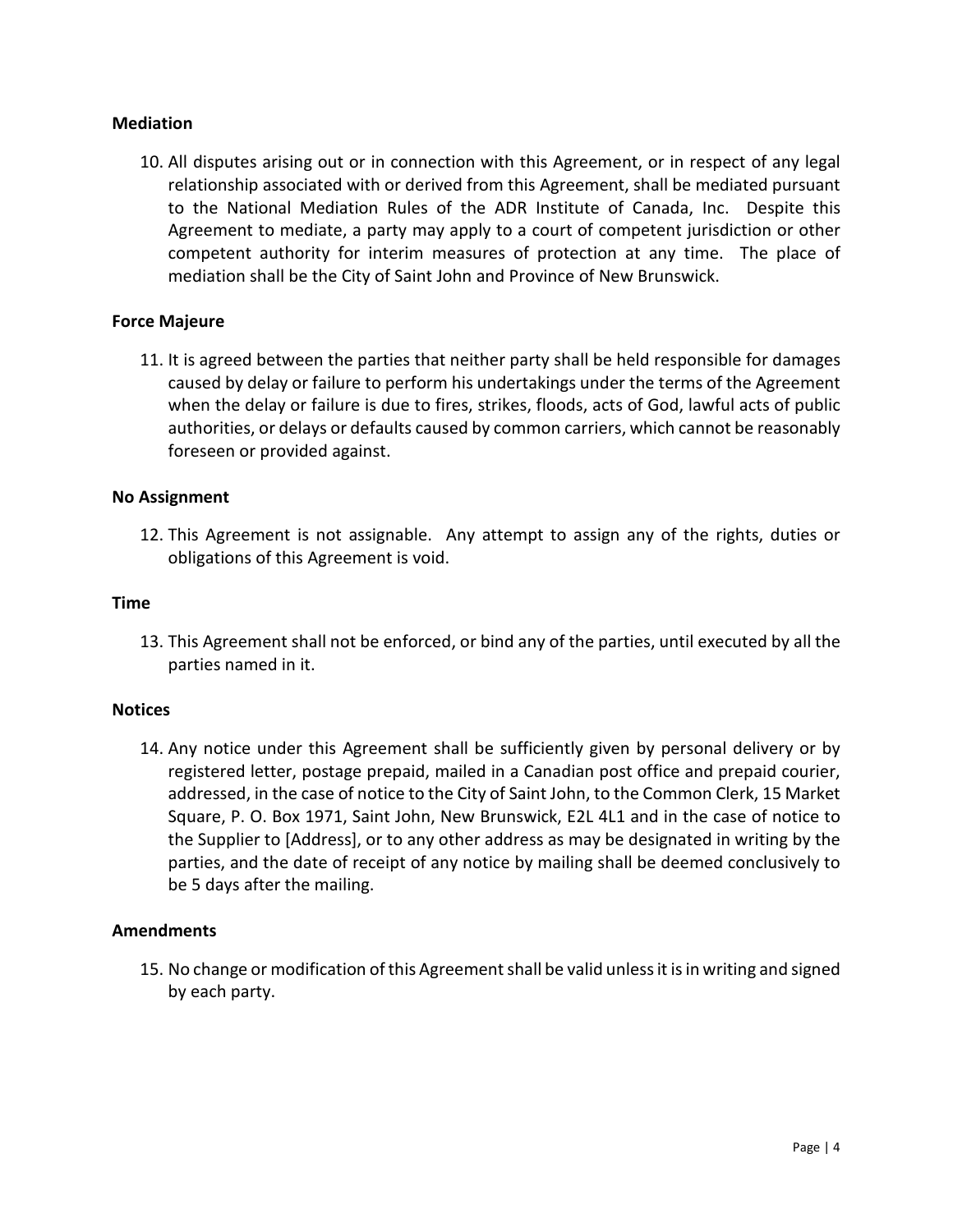#### **Acknowledgment of Terms and of Entirety**

16. It is agreed that this written instrument embodies the entire agreement of the parties with regard to the matters dealt within it, and that no understandings or agreements, verbal or otherwise, exist between the parties except as expressly set out in this instrument.

#### **Further Documents**

17. The parties agree that each of them shall, upon reasonable request of the other, do or cause to be done all further lawful acts, deeds and assurances whatever for the better performance of the terms and conditions of this Agreement.

#### **Validity and Interpretation**

- 18. Descriptive headings are inserted solely for convenience of reference, do not form part of this Agreement, and are not to be used as an aid in the interpretation of this Agreement.
- 19. It is intended that all provisions of this Agreement shall be fully binding and effective between the parties, but in the event that any particular provision or provisions or part of one is found to be void, voidable or unenforceable for any reason whatsoever, then the particular provision or provisions or part of the provision shall be deemed severed from the remainder of this Agreement and all other provisions shall remain in full force.

#### **Governing Law**

20. This Agreement shall be governed by and construed in accordance with the laws of the Province of New Brunswick.

#### **Successors, Assigns**

21. This Agreement shall enure to the benefit of and be binding on the respective successors and permitted assigns of each of the parties.

#### **Independent Legal Advice**

22. The parties each acknowledge having obtained their own independent legal advice with respect to the terms of this Agreement prior to its execution.

#### **Acknowledgment of Receipt of Copy**

23. Each party acknowledges receipt of a true copy of this Agreement.